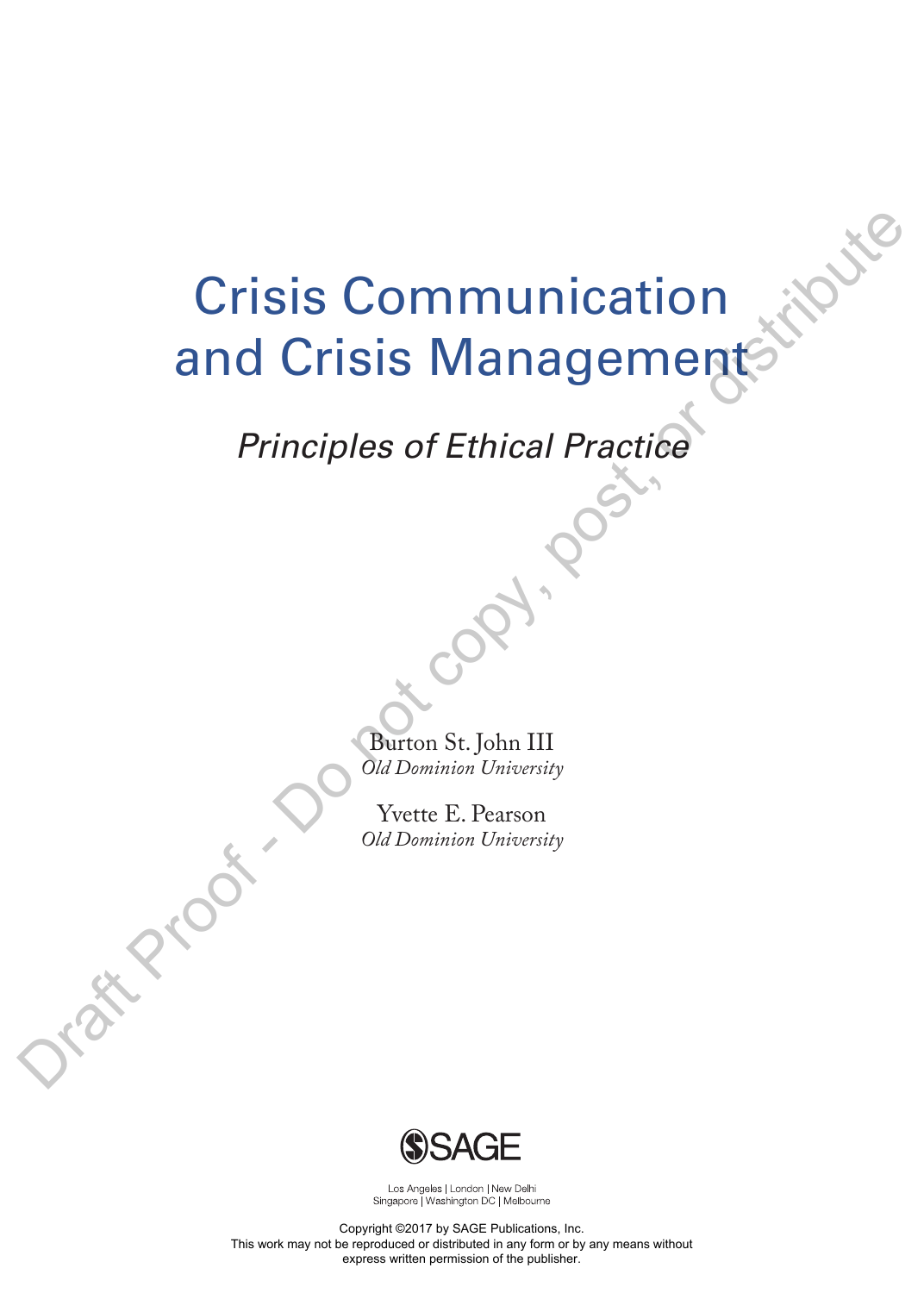# 7

## Strategic Communication

#### **CASE 7.1**

#### Apple and Workers' Rights Abuses

#### ETHICS UP FRONT

This case demonstrates the perils of oversimplifying an ethical problem, embracing ethical relativism, and neglecting workers' welfare interests. Presenting the situation primarily as a case of "forced labor" can lead to a quick judgment and a failure to address the core ethical failings. Genuinely forced labor—slavery—is clearly immoral, so there is not likely to be any discussion or argument that it is justified. Characterizing labor practices as such is more likely to lead to counterclaims that a state or company is not actually engaged in forced labor, which does nothing to resolve the real ethical problems that occur daily. However, there is little doubt that the Apple case points to a wider crisis of worker abuse. Importantly, this case calls for understanding that the practices observed would be morally unacceptable even if workers were working there voluntarily. As this case study demonstrates, the laborers are subject to miserable conditions brought about by ethically problematic behaviors on the part of managers and company leaders. This case also illustrates the danger of embracing moral relativism, insofar as such an approach fails to question existing norms. Unquestioning acceptance of local customs that compromise the welfare of **Strategic Communication**<br>  $\sum_{i=1}^{n} \sum_{j=1}^{n} \sum_{j=1}^{n} \sum_{j=1}^{n} \sum_{j=1}^{n} \sum_{j=1}^{n} \sum_{j=1}^{n} \sum_{j=1}^{n} \sum_{j=1}^{n} \sum_{j=1}^{n} \sum_{j=1}^{n} \sum_{j=1}^{n} \sum_{j=1}^{n} \sum_{j=1}^{n} \sum_{j=1}^{n} \sum_{j=1}^{n} \sum_{j=1}^{n} \sum_{j=1}^{n} \sum_{j=1}^{n} \sum_{$ 

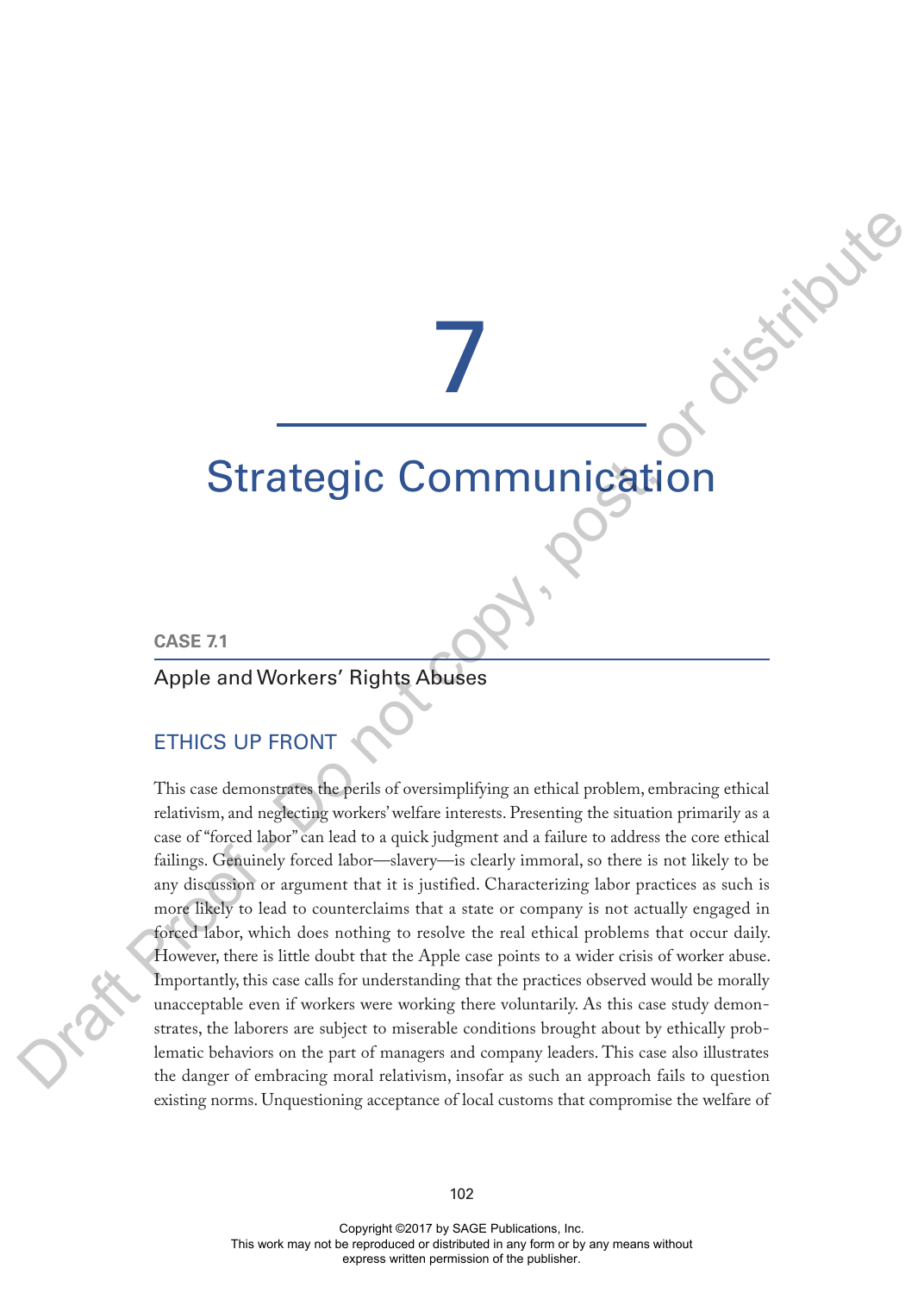workers is irresponsible. While acknowledgment of diverse stakeholders' interests is vital to good decision making, one must carefully distinguish between morally legitimate interests and those that fail to promote anything other than the self-interest of a few at the expense of others' welfare. In this case, it appears that Apple's financial interests contributed to the uncritical acceptance of existin of others' welfare. In this case, it appears that Apple's financial interests contributed to the uncritical acceptance of existing labor practices.

#### WHAT HAPPENED

In the summer of 2011, 16-year-old Zhang Lintong was "taken out of [his family home]" in central China and placed on a 20-hour train ride to a Foxconn production plant in the southern China city of Shenzhen.<sup>1</sup> He was placed in a dormitory with adult men and told he would spend six months assembling parts of Apple products like iPhones and iPads. Zhang's experience was not unusual; Foxconn, one of the largest employers in China, employs 1.2 million workers in that country and used China's laws mandating student internships to employ more than 28,000 student workers on its Apple production lines.<sup>2</sup> Chinese companies like Foxconn often use underage laborers because they can pay students lower wages and are not required to pay for health insurance and social security for such employees (although, in Foxconn's case, it indicated it had an agreement with Apple to pay students the same wages as other employees at its facilities).<sup>3</sup>

 This exploitive use of student labor came to worldwide attention two years later, when, in 2013, the U.S.-based China Labor Watch (CLW) released a report that detailed a litany of abusive labor practices at Foxconn plants and at facilities owned by Pegatron, another Apple supplier. CLW reported that its undercover investigations of three plants found violations of 86 labor laws, including requiring children to do the same work as adults and then paying them less or not paying them at all. CLW also found that, among all workers, the average workweek was 66 hours, significantly above the Chinese law that limits employment to 49 hours per week.4 Indeed, a 17-year-old female student voiced that she was originally excited to work at a Foxconn facility, as she needed money for her family. She became disillusioned, however, with 12-hour work shifts, where she would get only one 40-minute break; "our legs can't stand it," she said.<sup>5</sup> CLW found numerous other ethically dubious practices, including age discrimination, ethnic discrimination, requiring pregnant women to work long hours, poor living conditions, and health and safety problems (including improper handling of dangerous chemicals).<sup>6</sup> Some schools extracted wages—sometimes up to \$80 per paycheck—before students received their pay from their employers.<sup>7</sup> Working conditions were so poor that, in one factory, 25% of employees left within their first two weeks.<sup>8</sup> Apple's own internal audits found underage labor and other offenses, including mandatory pregnancy tests and the use of bonded workers whose wages were confiscated to pay off debts. 9 Ora i and mass train and manual place of the state of a control of the proof of the state of the state of the state of the state of the state of the state of the state of the state of the state of the state of the state of the s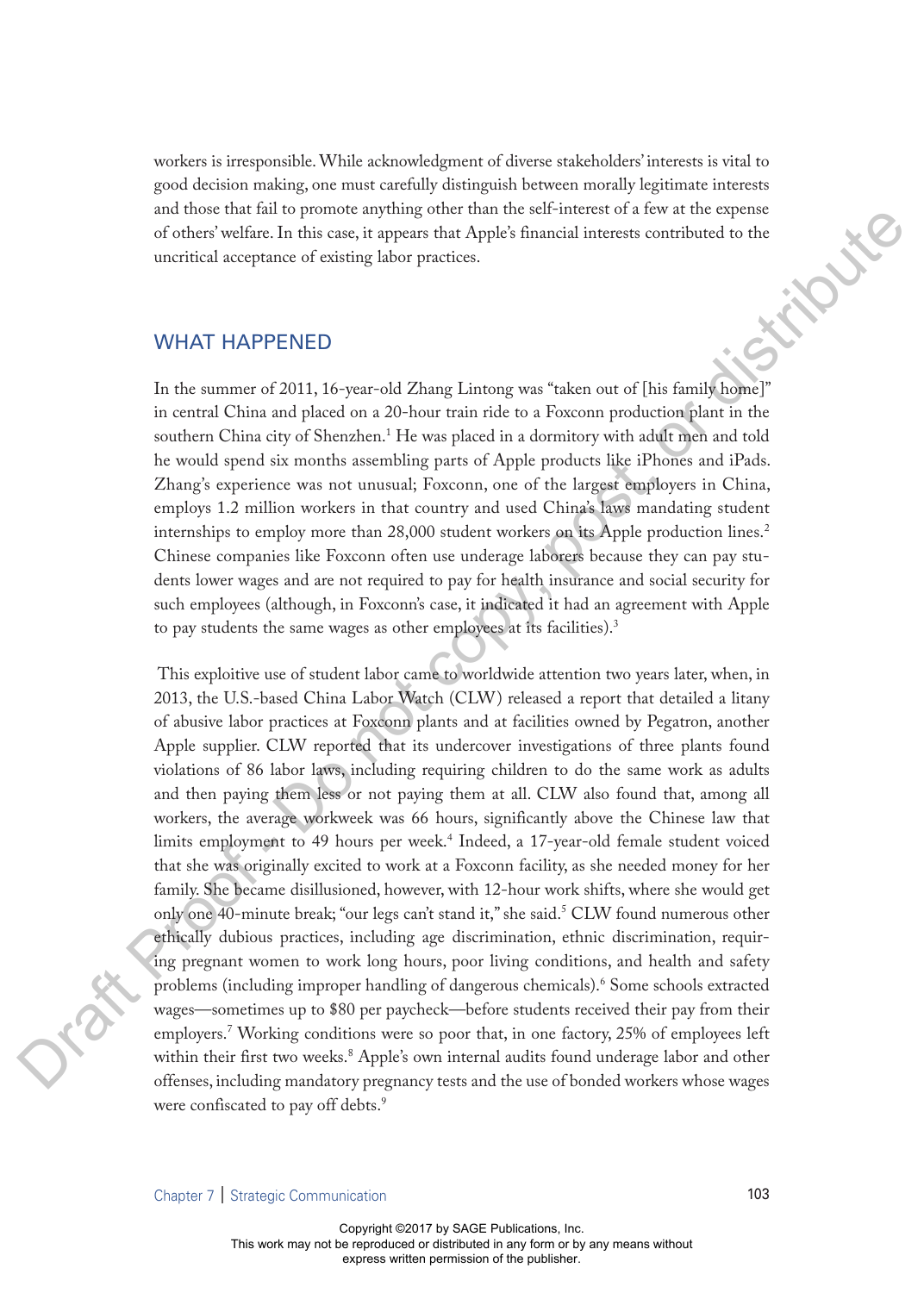#### CONSIDER THIS

Young Chinese find that they must often leave their rural homes to pursue work in larger cities. In large part, they make this move in order to send back money to their families, who live in stark conditions, with meager resources. How can this context complicate the ethical management of the crisis Apple faces regarding workers' rights in China?

In response to CLW's criticisms, Apple asserted that it does not allow employees to work beyond 60 hours a week, that all overtime must be voluntary, and that it insists on the use of proper protective gear and up-to-date training on the handling of hazardous materials. It indicated that its CEO, Tim Cook, had visited Foxconn in the summer of 2012 and promised regular inspections of these Chinese facilities and that Apple had, indeed, completed 15 audits over the previous year. It found the CLW claims to be "new to us" but promised to "investigate them immediately."<sup>10</sup> By early 2013, Apple specifically targeted practices regarding underage workers by training all its suppliers in the "ethical hiring and management of all classes of workers" through its hiring program, and it also continued auditing its employers for underage hiring finding only 23 cases in all of 2013.<sup>11</sup> In early 2014, it partnered with Stanford University and Dell Inc. to expand the Rural Education Action Program (REAP) in China. The REAP initiative is "designed to match our suppliers with credible schools, drive accountability for vocational schools, and raise the quality of education for student interns"; Apple indicated it was using REAP to track the performance of 12,000 students across 130 schools in China.<sup>12</sup> Notice for the main of the three bloods in the layer theorem is the main of the main of the main of the main of the main of the main of the main of the main of the main of the main of the main of the main of the main of t

Still, Apple supplier plants in China showed persistent evidence of oppressive working conditions. Reports continued to surface that employees at these facilities still sometimes worked up to 30 hours over China's legal limit of 40 per week, with frontline workers earning only about \$500 monthly.<sup>13</sup> According to the Fair Labor Association (FLA), an independent body of civil society organizations, universities, and corporations, a shortage of available workers led to employees being required to accept long hours. Additionally, Apple requires seasonal surges of work based on the introduction of new products, said the FLA, leading to mandatory overtime and then significant turnover, with many employees leaving after a year on the job.<sup>14</sup> Additionally, the CLW reported that, in at least one plant, there was a new "silence mode" imposed on employees, "in which workers purportedly are threatened with termination if they talk on the job."<sup>15</sup> In some cases, a workplace environment of "regimented hardships" was so significant that some employees attempted suicide, with "14 Foxconn employees [falling] to their deaths from factory buildings" in 2010 alone."16

#### FOR DELIBERATION

A key factor in this crisis, noted the *China Labour Bulletin's* Geoffrey Crothall, is that the younger Chinese workers are increasingly unwilling to accept abusive, authoritarian practices.

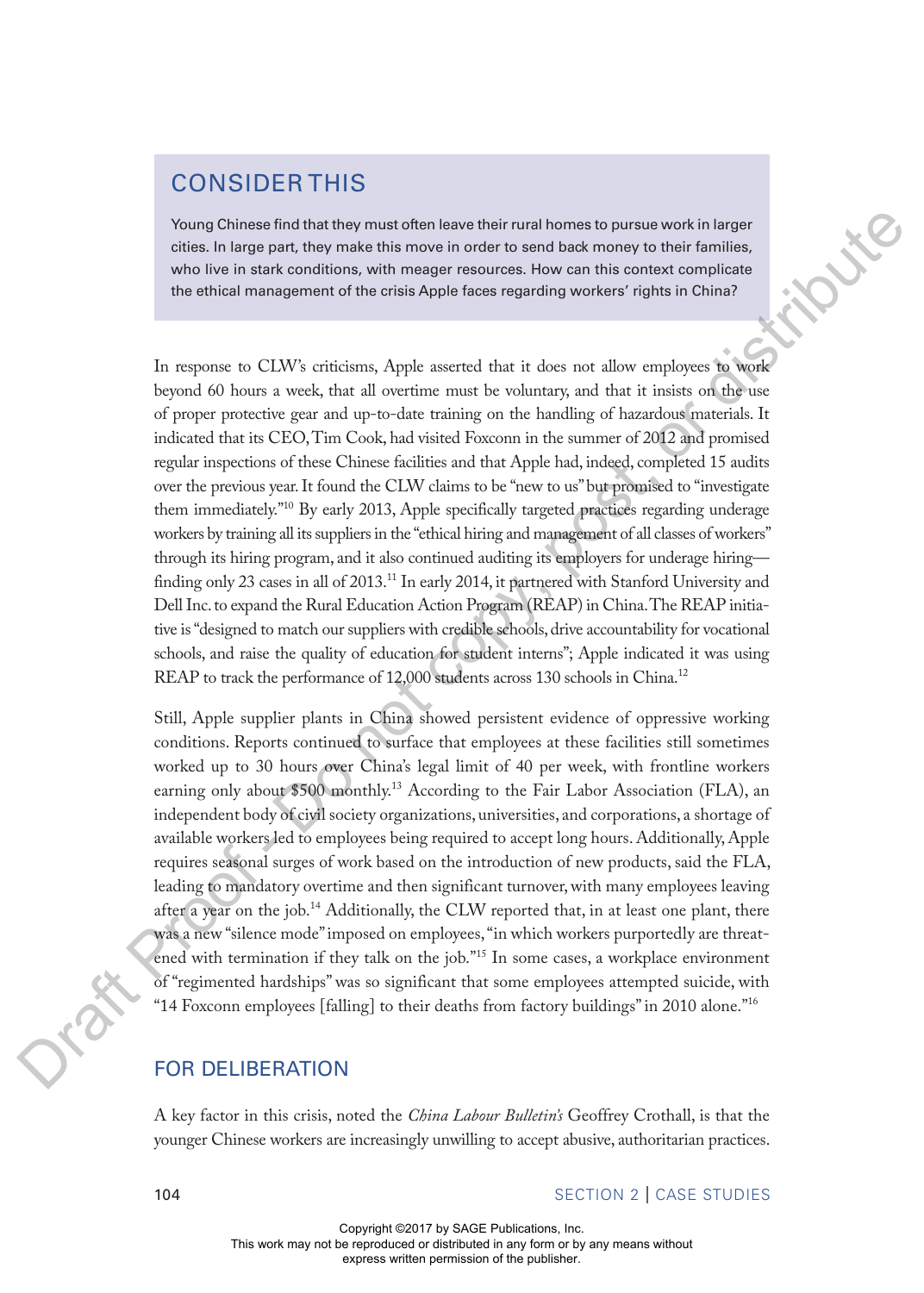Young workers are "more aware of their rights, more aspirational . . . no longer prepared to accept the exploitation their parents did," he said. "They want decent pay for decent work."<sup>17</sup> By 2012, in response to workplace unrest and the repeated pattern of oppressive treatment in their Chinese supplier plants, Apple had tripled its corporate responsibility staff. Noted the *International Herald Tribune,* Apple "has re-evaluated the ways it works with manufacturers, has asked competitors to help curb excessive overtime in China, and has reached out to advocacy groups it once rebuffed."18 By late 2014, as a member of the FLA, Apple supported the rollout of FLA audits; these inspections revealed excessive work hours, the charging of hiring fees to new employees, and verbal abuse by supervisors.<sup>19</sup> Commenting on these findings, FLA's president, Auret van Heerden, pointed to Apple's predilection for addressing its problems like they were all engineering puzzles. "Long-term solutions require a messier, more human approach," he said, emphasizing that Apple needed to listen more carefully to what was behind the audit findings, the alerts from advocacy groups, and the workers' own complaints, and then become more forthcoming about how it was leading the charge to abolish harmful workplace practices.<sup>20</sup> But the *International Herald Tribune* pointed to how Apple would find it difficult to take such a stance: By solitical model was the solitical model was the system of the systems of the systems of the systems of the systems of the systems of the systems of the systems of the systems of the systems of the systems of the system

Such public leadership and transparency can run counter to a culture of secrecy at Apple. Employees often do not know what their lunch companions or next-door office mates are working on. That secrecy has helped Apple stay ahead of competitors, but has been a problem when it has spilled into the broader corporate culture, past executives say.<sup>21</sup>

#### PUTTING IT ALL TOGETHER

While its organizational culture values secrecy regarding specific projects undertaken by various units or workers within the company, Apple could easily distinguish secrecy governing its *products* from secrecy regarding any and all aspects of the *process,* including labor practices. Making a clear distinction between these two spheres can help Apple maintain secrecy where appropriate and avoid complicity with workplace abuses. Apple may consider following the lead of other multinational corporations that have pursued high-profile improvements to labor force conditions in foreign nations. Nike convened public meetings of labor, human rights, and environmental thought leaders regarding improvements for its overseas factories. The Gap had outside organizations review and publish critiques of its purchasing practices. Patagonia even shares audits of its factories with competitors and has pushed for an international clearinghouse for such information.<sup>22</sup> Granted, transparency does not entirely prevent worker abuse, but greater public discussion and clarity about what Apple deems acceptable workplace practices can help motivate the company to live up to its commitments regarding workplace conditions, in part because such public dialogue creates an atmosphere where external stakeholders can more readily hold the company accountable.

Chapter 7 Strategic Communication 105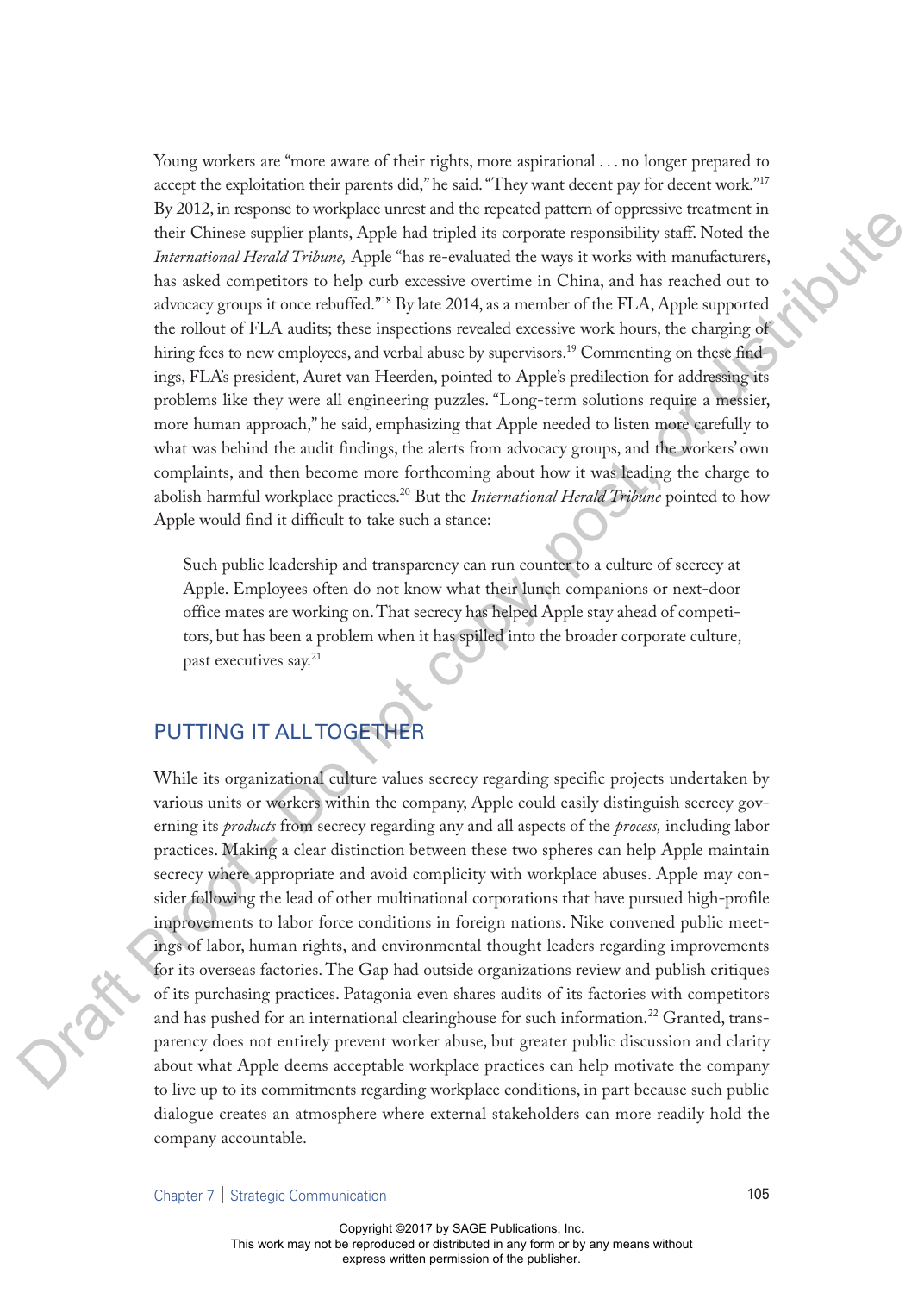#### CONSIDER THIS

Apple's culture, like many companies in the high-tech arena, tends toward seeing human problems as engineering puzzles. However, as this case shows, crises can be complicated by such issues as cross-cultural communication, market pressures, and stakeholderspecific needs. How do such variables complicate an engineering approach to addressing a crisis? Specifically, what would ethical management of a crisis additionally call for?

Of significant concern is the fact that Apple's board voted against creating a human rights committee within Apple, saying that its suppliers were already subject to Apple's code of conduct and that such a committee would "distract" the board.<sup>23</sup> This action suggests a measure of morally blameworthy ignorance regarding the problematic labor practices within China. Moreover, it reflects naïveté regarding the uses of codes of conduct. For example, the mere existence of a code of conduct does not indicate (a) that anyone is tracking violations of the code of conduct, (b) how severely managers would be sanctioned for such violations, or (c) whether managers would be penalized at all. Although Apple's Supplier Responsibility Progress Report, issued in early 2015, indicates significant progress was made in mitigating oppressive workplace practices, there is a lack of clarity in the report regarding what practices were reined in and where or what specifically was done to stop abusive practices at particular sites.<sup>24</sup> The lack of evidence makes it even more problematic for the board to assume that the code of conduct functions as a living code or that workers and managers are even aware of its existence. Applies channels. He many components in the high tech sames, denoted toward since the main the since the symmetric problem is the symmetric properties of the symmetric properties are conserved to the symmetric symmetric p

Arguably, Apple's high public visibility, and its status as a corporate titan, make it a role model for the tech industry; therefore, its actions can be seen as an ethical barometer for its line of business and corporate industries in general.<sup>25</sup> So, it is even more important for Apple and other companies in the technology industry to address the ongoing crisis of a global economy that tends toward pockets of oppressive and otherwise ethically problematic workplace practices. Leaders, like Apple, should recognize and fulfill their moral obligation to monitor, prevent, and correct harmful workplace practices. While Apple has apparently documented that progress has been made in handling the crisis of labor abuse in China, ethical crisis management calls for moving beyond a reliance on codes and the issuance of progress reports. It calls for establishing clear procedures that encourage proper treatment of all employees, responding promptly to allegations of abuse, and clearly communicating to all stakeholders that the organization stands for a work culture that acts responsibly to safeguard a healthy working environment.

#### DISCUSSION QUESTIONS

1. Does Apple have an obligation to care about the rights of workers in other countries, especially if these workers are employed in making Apple products? Why or why not?

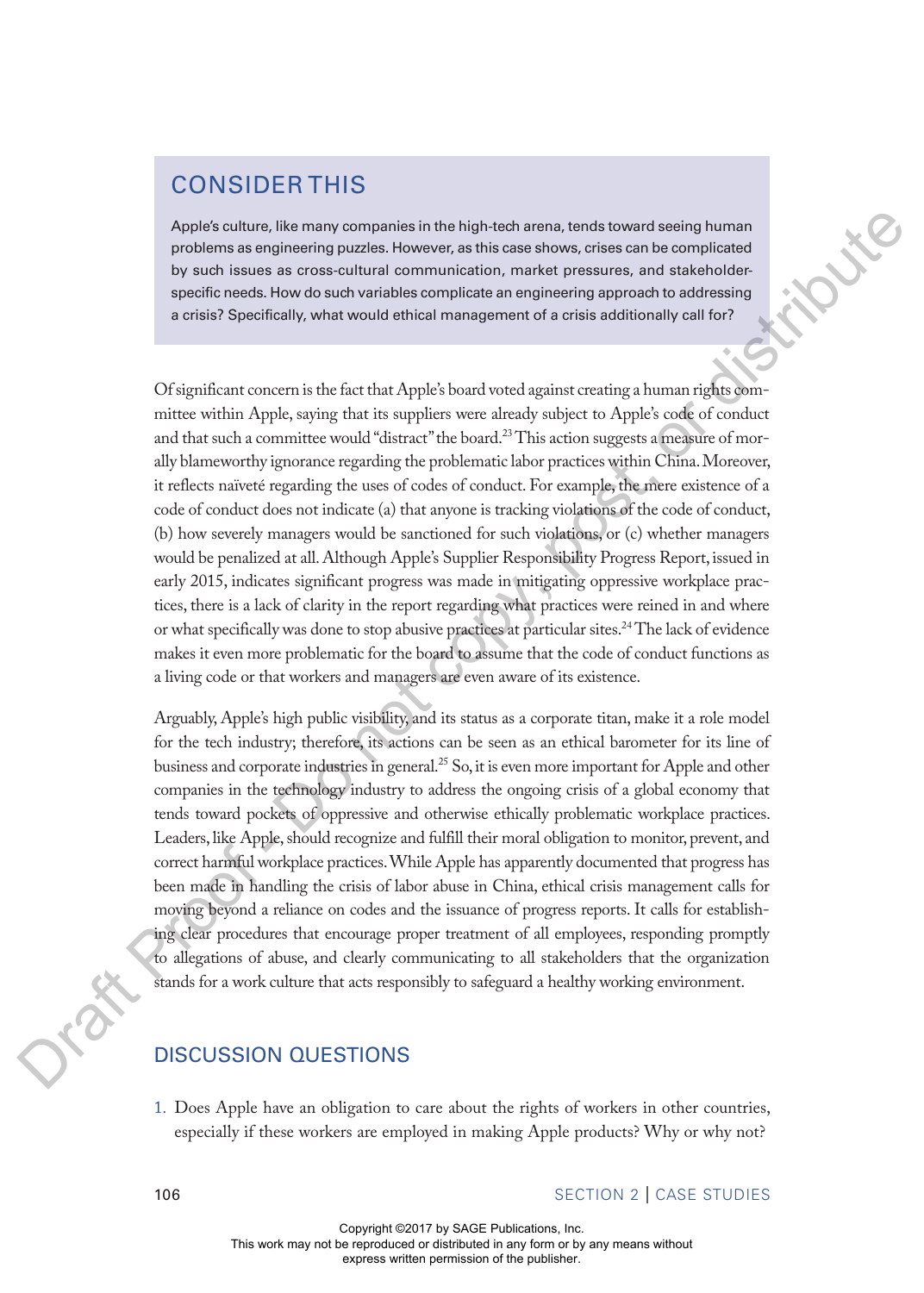- 2. In response to worker abuse concerns in China, Apple has rolled out an ethical hiring program and worked with partners to expand the Rural Education Action Program (REAP). Why should we believe that such programs can help with the crisis? Instead, can such programs be complicated by cross-cultural differences regarding values, goals, and standards?<br>Apple is well-known for a culture o can such programs be complicated by cross-cultural differences regarding values, goals, and standards?
- 3. Apple is well-known for a culture of secrecy. How could such a culture complicate dealing with this crisis?

#### **NOTES**

- 1. Chakrabortty, A. (2013, October 15). China has an army of forced student labor making Apple products, Playstation consoles and other gadgets for the west. *The Guardian,* p. 5.
- 2. Students by millions fill labor gap in China. (2013, January 7). *The New York Times.* Retrieved from http://www.nytimes.com/2013/01/08/business/global/students-by-millions-fill-laborgap-in-china.html?pagewanted=all&\_r=0
- 3. Students by millions fill labor gap in China (2013).
- 4. Ford, E. (2013, July 30). Spotlight on Apple amid new exploitation claims. *The Times.* Retrieved from http://www.thetimes.co.uk/tto/technology/article3828716.ece
- 5. Students by millions fill labor gap in China (2013).
- 6. Armitage, J. (2013, July 30). "Even worse than Foxconn": Apple rocked by child labor claims. *The Independent.* Retrieved from http://www.independent.co.uk/life-style/gadgets-and-tech/ even-worse-than-foxconn-apple-rocked-by-child-labour-claims-8736504.html; Group accuses Apple supplier of labor abuses. (2013, July 29).*USA Today.* Retrieved from http://www.usatoday .com/story/tech/2013/07/29/apple-supplier-labor/2595283/; Neate, R. (2013, July 30). Apple investigates fresh claims of factory staff mistreatment. *The Guardian,* p. 22. Let the Contribute of the control of the same polytonic variant control of the same of the control of the same of the control of the control of the control of the control of the control of the control of the control of th
	- 7. Students by millions fill labor gap in China (2013).
	- 8. Ford (2013).
	- 9. Garside, J. (2013, January 26). Investigators uncover child labor at Apple's suppliers. *The Guardian,* p. 1.
	- 10. Neate (2013); Phillips, T. (2013, July 29). Apple faces fresh accusations over China worker "abuse." *The Telegraph.* Retrieved from http://www.telegraph.co.uk/technology/apple/10209026/ Apple-faces-fresh-accusations-over-China-worker-abuse.html
	- 11. Apple. (2014). Supplier responsibility: Labor and human rights. Retrieved from https://www .apple.com/supplier-responsibility/labor-and-human-rights/
	- 12. Ibid.; Stanford. (2014, February 13). Apple and REAP partner to protect student workers in China. Retrieved from http://fsi.stanford.edu/news/apple\_and\_reap\_partnering\_to\_protect\_ student\_workers\_in\_china\_from\_exploitation\_20140213
	- 13. Goel, V. (2013, May 17). Foxconn audit finds workweek still too long. *The New York Times,* p. b7; Yu, S. (2013, May 18). Foxconn slow in cutting hours, report says. *South China Morning Post,* p. 3.
	- 14. Apple supplier struggles to improve labor conditions. (2013, May 17). *The Telegraph.* Retrieved from http://www.telegraph.co.uk/technology/apple/10064513/Apple-supplier-struggles-toimprove-labour-conditions.html
	- 15. Ford, E. (2013, May 21). Suicides pose new questions about conditions at Apple supplier. *The Times,* p. 35.
	- 16. Ibid.; Barboza, D. (2010, June 6). After suicides, scrutiny of China's grim factories. *The New York Times.* Retrieved from http://www.nytimes.com/2010/06/07/business/global/07suicide.html

Chapter 7 Strategic Communication 107

Copyright ©2017 by SAGE Publications, Inc.